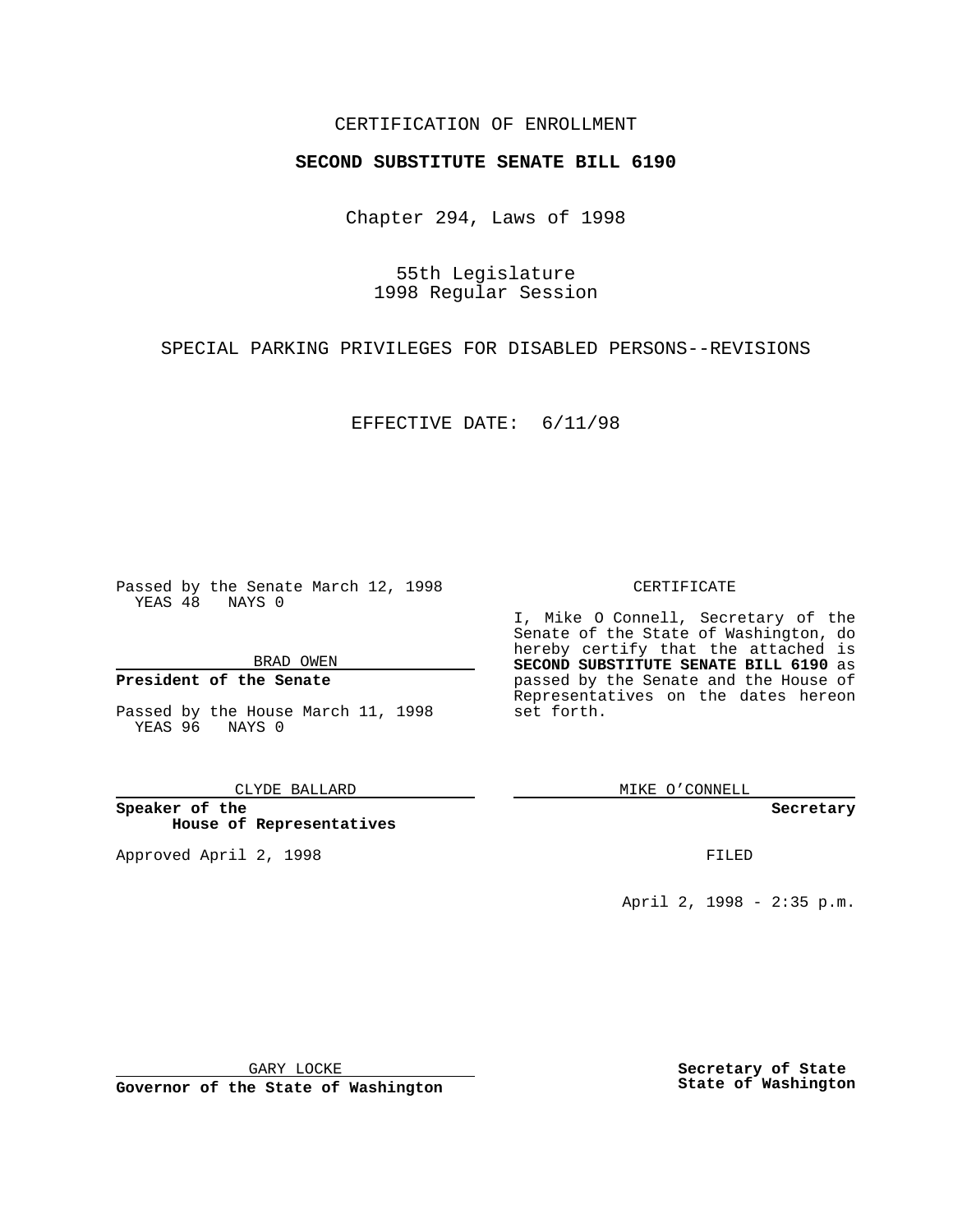## **SECOND SUBSTITUTE SENATE BILL 6190** \_\_\_\_\_\_\_\_\_\_\_\_\_\_\_\_\_\_\_\_\_\_\_\_\_\_\_\_\_\_\_\_\_\_\_\_\_\_\_\_\_\_\_\_\_\_\_

\_\_\_\_\_\_\_\_\_\_\_\_\_\_\_\_\_\_\_\_\_\_\_\_\_\_\_\_\_\_\_\_\_\_\_\_\_\_\_\_\_\_\_\_\_\_\_

AS RECOMMENDED BY CONFERENCE COMMITTEE

Passed Legislature - 1998 Regular Session

#### **State of Washington 55th Legislature 1998 Regular Session**

**By** Senate Committee on Transportation (originally sponsored by Senators Oke, Goings, Bauer, Haugen, Wood and Fraser)

Read first time 02/10/98.

 AN ACT Relating to special parking privileges for disabled persons; amending RCW 46.16.381 and 46.61.581; reenacting and amending RCW 46.63.020; and prescribing penalties.

BE IT ENACTED BY THE LEGISLATURE OF THE STATE OF WASHINGTON:

 **Sec. 1.** RCW 46.16.381 and 1995 c 384 s 1 are each amended to read as follows:

 (1) The director shall grant special parking privileges to any person who has a disability that limits or impairs the ability to walk and meets one of the following criteria, as determined by a licensed physician:

(a) Cannot walk two hundred feet without stopping to rest;

 (b) Is severely limited in ability to walk due to arthritic, neurological, or orthopedic condition;

 (c) Is so severely disabled, that the person cannot walk without the use of or assistance from a brace, cane, another person, prosthetic device, wheelchair, or other assistive device;

(d) Uses portable oxygen;

 (e) Is restricted by lung disease to such an extent that forced expiratory respiratory volume, when measured by spirometry is less than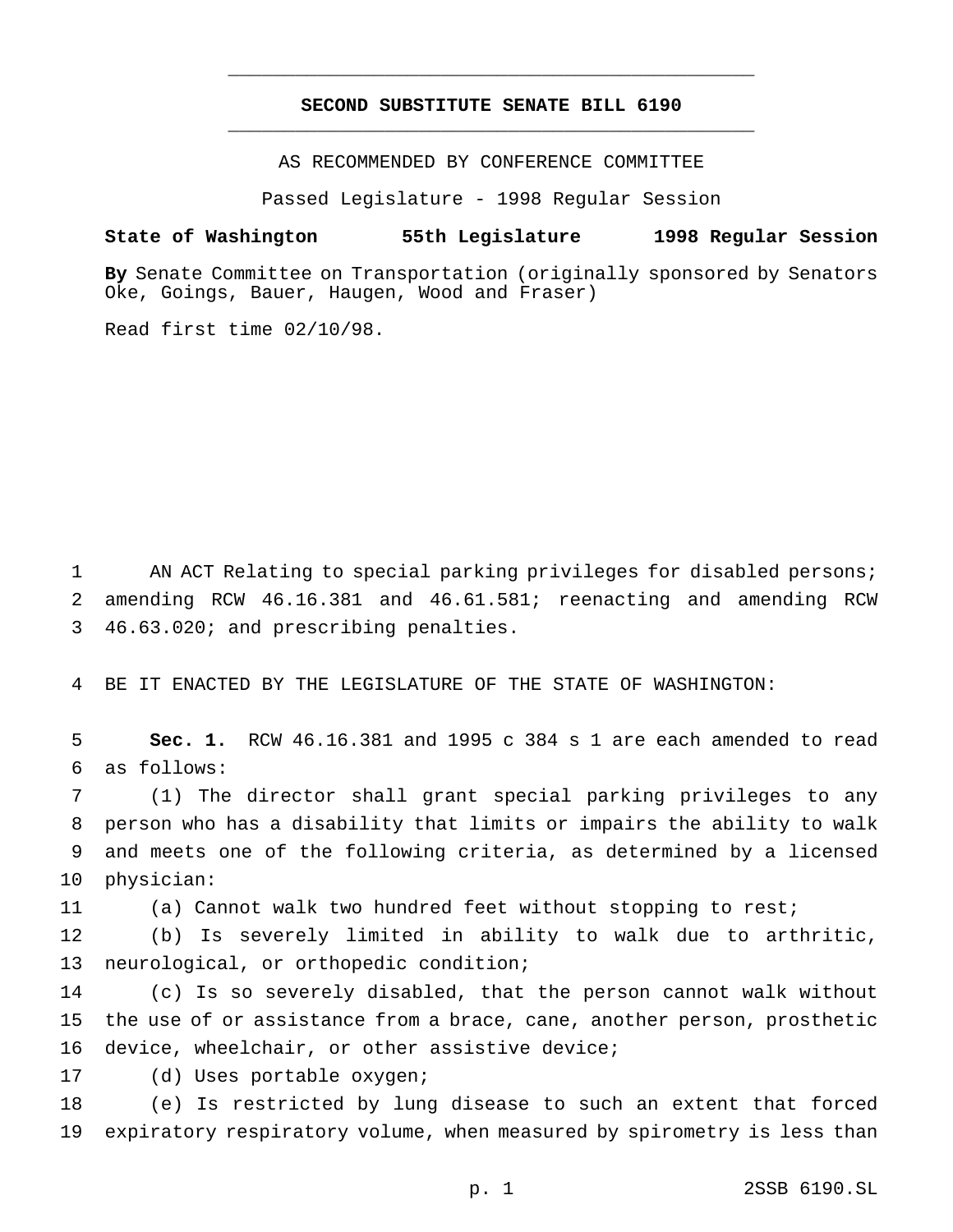one liter per second or the arterial oxygen tension is less than sixty mm/hg on room air at rest;

 (f) Impairment by cardiovascular disease or cardiac condition to the extent that the person's functional limitations are classified as class III or IV under standards accepted by the American Heart Association; or

 (g) Has a disability resulting from an acute sensitivity to automobile emissions which limits or impairs the ability to walk. The personal physician of the applicant shall document that the disability is comparable in severity to the others listed in this subsection.

 (2) The applications for disabled parking permits and temporary 12 disabled parking permits are official state documents. Knowingly providing false information in conjunction with the application is a gross misdemeanor punishable under chapter 9A.20 RCW. The following statement must appear on each application form immediately below the physician's signature and immediately below the applicant's signature: 17 "A disabled parking permit may be issued only for a medical necessity 18 that severely affects mobility (RCW 46.16.381). Knowingly providing 19 false information on this application is a gross misdemeanor. The penalty is up to one year in jail and a fine of up to \$5,000 or both." (3) Persons who qualify for special parking privileges are entitled to receive from the department of licensing a removable windshield placard bearing the international symbol of access and an individual serial number, along with a special identification card bearing the 25 photograph, name, and date of birth of the person to whom the placard 26 is issued, and the placard's serial number. The department shall design the placard to be displayed when the vehicle is parked by suspending it from the rearview mirror, or in the absence of a rearview mirror the card may be displayed on the dashboard of any vehicle used to transport the disabled person. Instead of regular motor vehicle license plates, disabled persons are entitled to receive special license plates bearing the international symbol of access for one vehicle registered in the disabled person's name. Disabled persons who are not issued the special license plates are entitled to receive a 35 second special placard upon submitting a written request to the 36 department. Persons who have been issued the parking privileges and who are using a vehicle or are riding in a vehicle displaying the special license plates or placard may park in places reserved for mobility disabled persons. The director shall adopt rules providing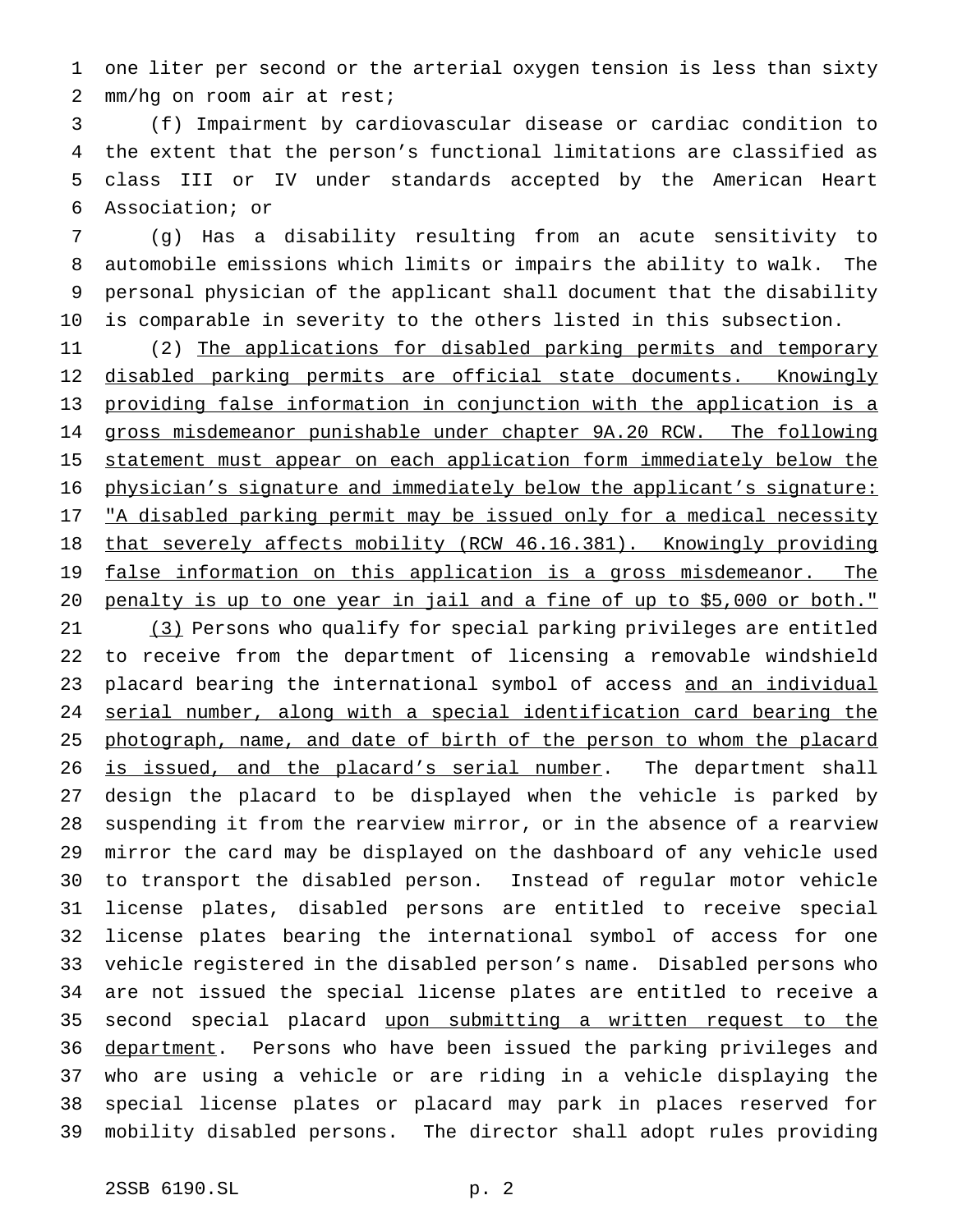for the issuance of special placards and license plates to public transportation authorities, nursing homes licensed under chapter 18.51 RCW, boarding homes licensed under chapter 18.20 RCW, senior citizen centers, private nonprofit agencies as defined in chapter 24.03 RCW, and vehicles registered with the department as cabulances that regularly transport disabled persons who have been determined eligible for special parking privileges provided under this section. The director may issue special license plates for a vehicle registered in the name of the public transportation authority, nursing home, boarding homes, senior citizen center, private nonprofit agency, or cabulance service if the vehicle is primarily used to transport persons with disabilities described in this section. Public transportation authorities, nursing homes, boarding homes, senior citizen centers, private nonprofit agencies, and cabulance services are responsible for insuring that the special placards and license plates are not used improperly and are responsible for all fines and penalties for improper use.

 $((+3))$   $(4)$  Whenever the disabled person transfers or assigns his or her interest in the vehicle, the special license plates shall be removed from the motor vehicle. If another vehicle is acquired by the disabled person and the vehicle owner qualifies for a special plate, the plate shall be attached to the vehicle, and the director shall be immediately notified of the transfer of the plate. If another vehicle is not acquired by the disabled person, the removed plate shall be immediately surrendered to the director.

 $((+4))$  (5) The special license plate shall be renewed in the same manner and at the time required for the renewal of regular motor vehicle license plates under this chapter. No special license plate may be issued to a person who is temporarily disabled. A person who has a condition expected to improve within six months may be issued a 31 temporary placard for a period not to exceed six months. ((The 32 director may issue a second temporary placard during that period if 33 requested by the person who is temporarily disabled.)) If the condition exists after six months a new temporary placard shall be issued upon receipt of a new certification from the disabled person's 36 physician. The permanent parking placard and photo identification card 37 of a disabled person shall be renewed( $(\frac{1}{f} - w$ hen)) at least every five 38 years, as required by the director, by satisfactory proof of the right 39 to continued use of the privileges. In the event of the permit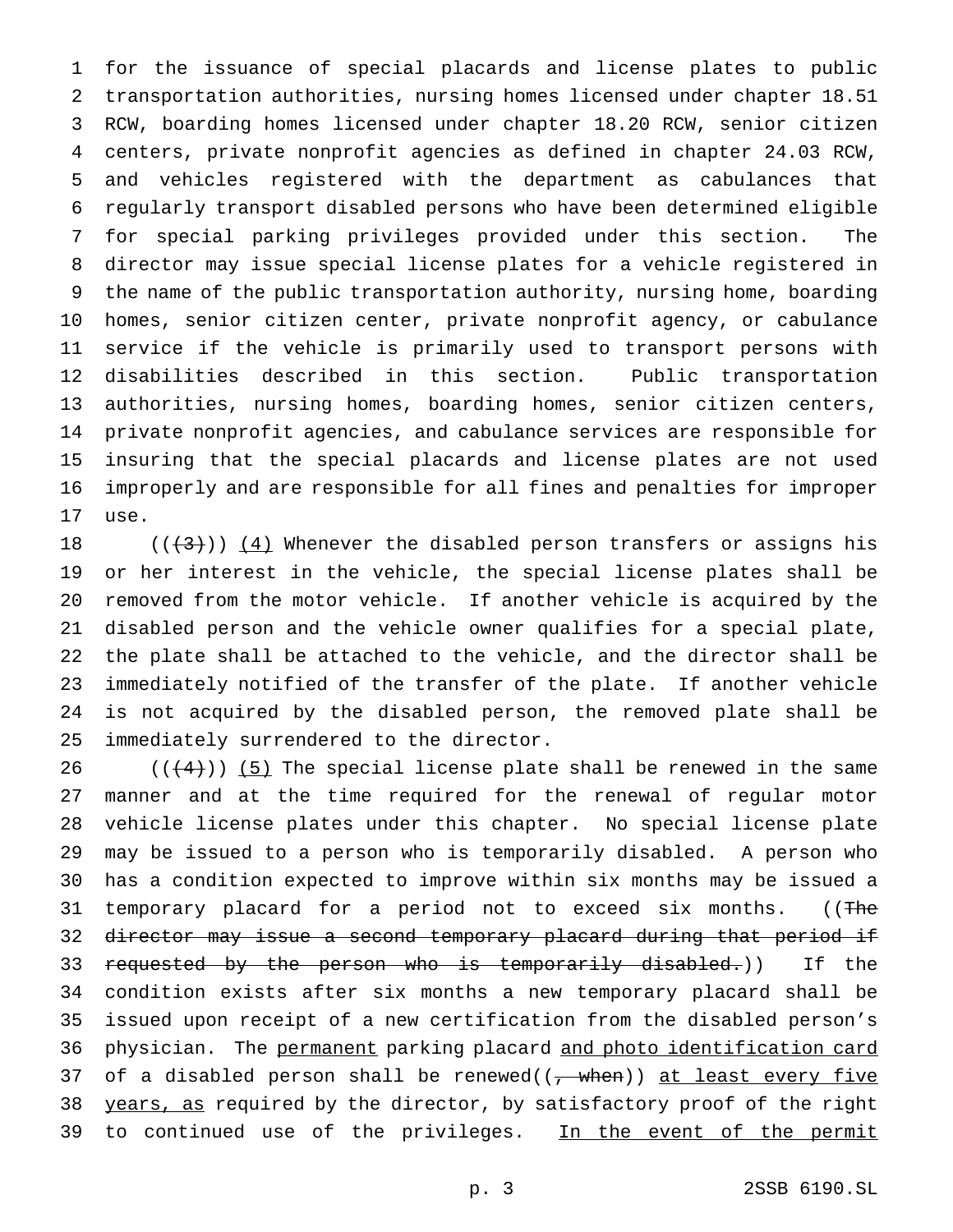1 holder's death, the parking placard and photo identification card must 2 be immediately surrendered to the department. The department shall 3 match and purge its disabled permit data base with available death 4 record information at least every twelve months.

 ( $(\overline{5})$ ) (6) Each person who has been issued a permanent disabled parking permit on or before July 1, 1998, must renew the permit no later than July 1, 2003, subject to a schedule to be set by the 8 department, or the permit will expire.

 (7) Additional fees shall not be charged for the issuance of the 10 special placards or the photo identification cards. No additional fee may be charged for the issuance of the special license plates except the regular motor vehicle registration fee and any other fees and taxes required to be paid upon registration of a motor vehicle.

14 ( $(\overline{6})$ )  $(8)$  Any unauthorized use of the special placard ((or the)), 15 special license plate, or photo identification card is a 16 ((misdemeanor)) traffic infraction with a monetary penalty of two 17 hundred fifty dollars.

18  $((+7))$  (9) It is a parking infraction, with a monetary penalty of 19 two hundred fifty dollars for a person to make inaccessible the access 20 aisle located next to a space reserved for physically disabled persons. 21 The clerk of the court shall report all violations related to this 22 subsection to the department.

23 (10) It is a parking infraction, with a monetary penalty of ((one 24 hundred seventy-five)) two hundred fifty dollars for any person to park a vehicle in a parking place provided on private property without charge or on public property reserved for physically disabled persons without a special license plate or placard. If a person is charged with a violation, the person shall not be determined to have committed an infraction if the person produces in court or before the court appearance the special license plate or placard required under this section. A local jurisdiction providing nonmetered, on-street parking places reserved for physically disabled persons may impose by ordinance 33 time restrictions of no less than four hours on the use of these 34 parking places. A local jurisdiction may impose by ordinance time restrictions of no less than four hours on the use of nonreserved, on- street parking spaces by vehicles displaying the special parking 37 placards. All time restrictions must be clearly posted.

38  $((+8))$   $(11)$  The ((penalty)) penalties imposed under subsections 39  $((+7))$  (9) and (10) of this section shall be used by that local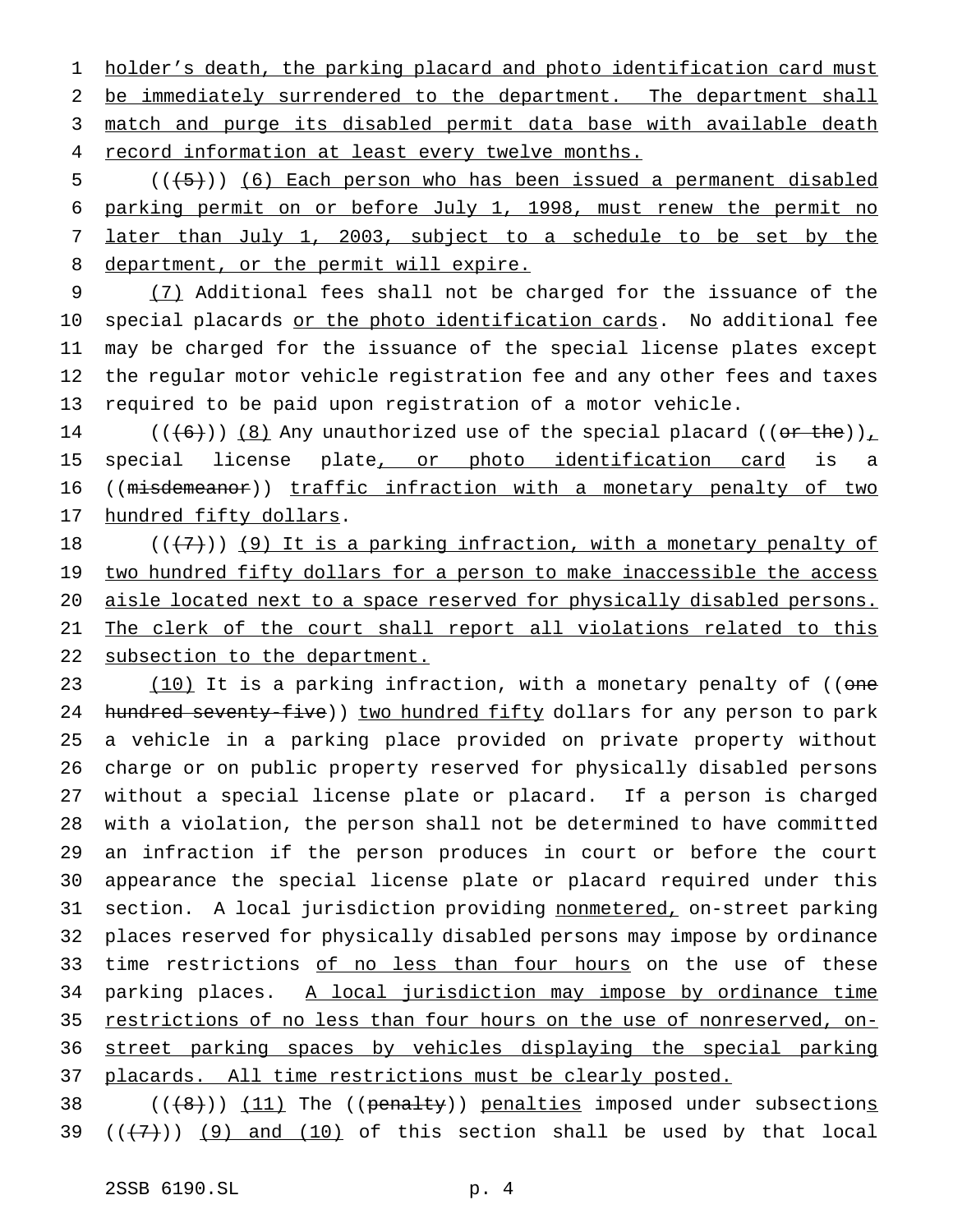jurisdiction exclusively for law enforcement. The court may also impose an additional penalty sufficient to reimburse the local jurisdiction for any costs it may have incurred in removal and storage of the improperly parked vehicle.

 ( $(\frac{49}{12})$  (12) Except as provided by subsection (2) of this section, it is a ((misdemeanor)) traffic infraction with a monetary penalty of 7 two hundred fifty dollars for any person ((to)) willfully to obtain a 8 special license plate  $((\theta \cdot r))_T$  placard, or photo identification card in a manner other than that established under this section.

 (13)(a) A law enforcement agency authorized to enforce parking laws 11 may appoint volunteers, with a limited commission, to issue notices of infractions for violations of this section or RCW 46.61.581. Volunteers must be at least twenty-one years of age. The law 14 enforcement agency appointing volunteers may establish any other 15 qualifications the agency deems desirable.

 (b) An agency appointing volunteers under this section must provide 17 training to the volunteers before authorizing them to issue notices of infractions.

19 (c) A notice of infraction issued by a volunteer appointed under this subsection has the same force and effect as a notice of infraction issued by a police officer for the same offense.

22 (d) A police officer or a volunteer may request a person to show the person's photo identification card or special parking placard when investigating the possibility of a violation of this section. If the 25 request is refused, the person in charge of the vehicle may be issued a notice of infraction for a violation of this section.

 (14) For second or subsequent violations of this section, in addition to a monetary fine, the violator must complete a minimum of 29 forty hours of:

 (a) Community service for a nonprofit organization that serves the disabled community or persons having disabling diseases; or

 (b) Any other community service that may sensitize the violator to 33 the needs and obstacles faced by persons who have disabilities.

 (15) The court may not suspend more than one-half of any fine imposed under subsection (8), (9), (10), or (12) of this section.

 **Sec. 2.** RCW 46.61.581 and 1988 c 74 s 1 are each amended to read as follows: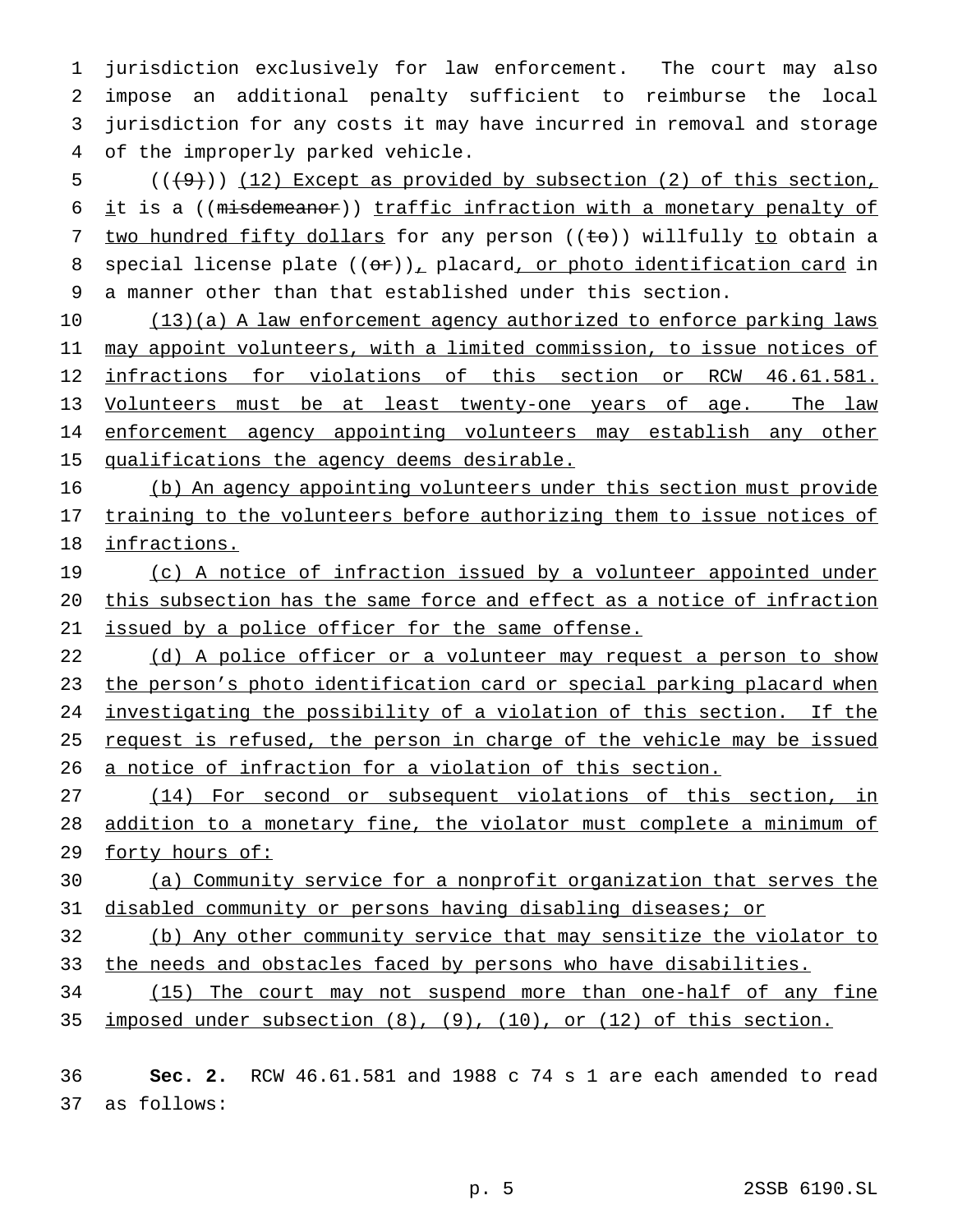A parking space or stall for a disabled person shall be indicated by a vertical sign, between thirty-six and eighty-four inches off the ground, with the international symbol of access, whose colors are white on a blue background, described under RCW 70.92.120 and the notice "State disabled parking permit required."

 Failure of the person owning or controlling the property where required parking spaces are located to erect and maintain the sign is 8 a class  $((4))$  2 civil infraction under chapter 7.80 RCW for each 9 parking space that should be so designated. The person owning or 10 controlling the property where the required parking spaces are located 11 shall ensure that the parking spaces are not blocked or made 12 inaccessible, and failure to do so is a class 2 civil infraction.

 **Sec. 3.** RCW 46.63.020 and 1997 c 229 s 13 and 1997 c 66 s 8 are each reenacted and amended to read as follows:

 Failure to perform any act required or the performance of any act prohibited by this title or an equivalent administrative regulation or local law, ordinance, regulation, or resolution relating to traffic including parking, standing, stopping, and pedestrian offenses, is designated as a traffic infraction and may not be classified as a criminal offense, except for an offense contained in the following provisions of this title or a violation of an equivalent administrative regulation or local law, ordinance, regulation, or resolution:

 (1) RCW 46.09.120(2) relating to the operation of a nonhighway vehicle while under the influence of intoxicating liquor or a controlled substance;

(2) RCW 46.09.130 relating to operation of nonhighway vehicles;

 (3) RCW 46.10.090(2) relating to the operation of a snowmobile while under the influence of intoxicating liquor or narcotics or habit-forming drugs or in a manner endangering the person of another; (4) RCW 46.10.130 relating to the operation of snowmobiles;

(5) Chapter 46.12 RCW relating to certificates of ownership and

 registration and markings indicating that a vehicle has been destroyed or declared a total loss;

 (6) RCW 46.16.010 relating to initial registration of motor vehicles;

 (7) RCW 46.16.011 relating to permitting unauthorized persons to drive;

(8) RCW 46.16.160 relating to vehicle trip permits;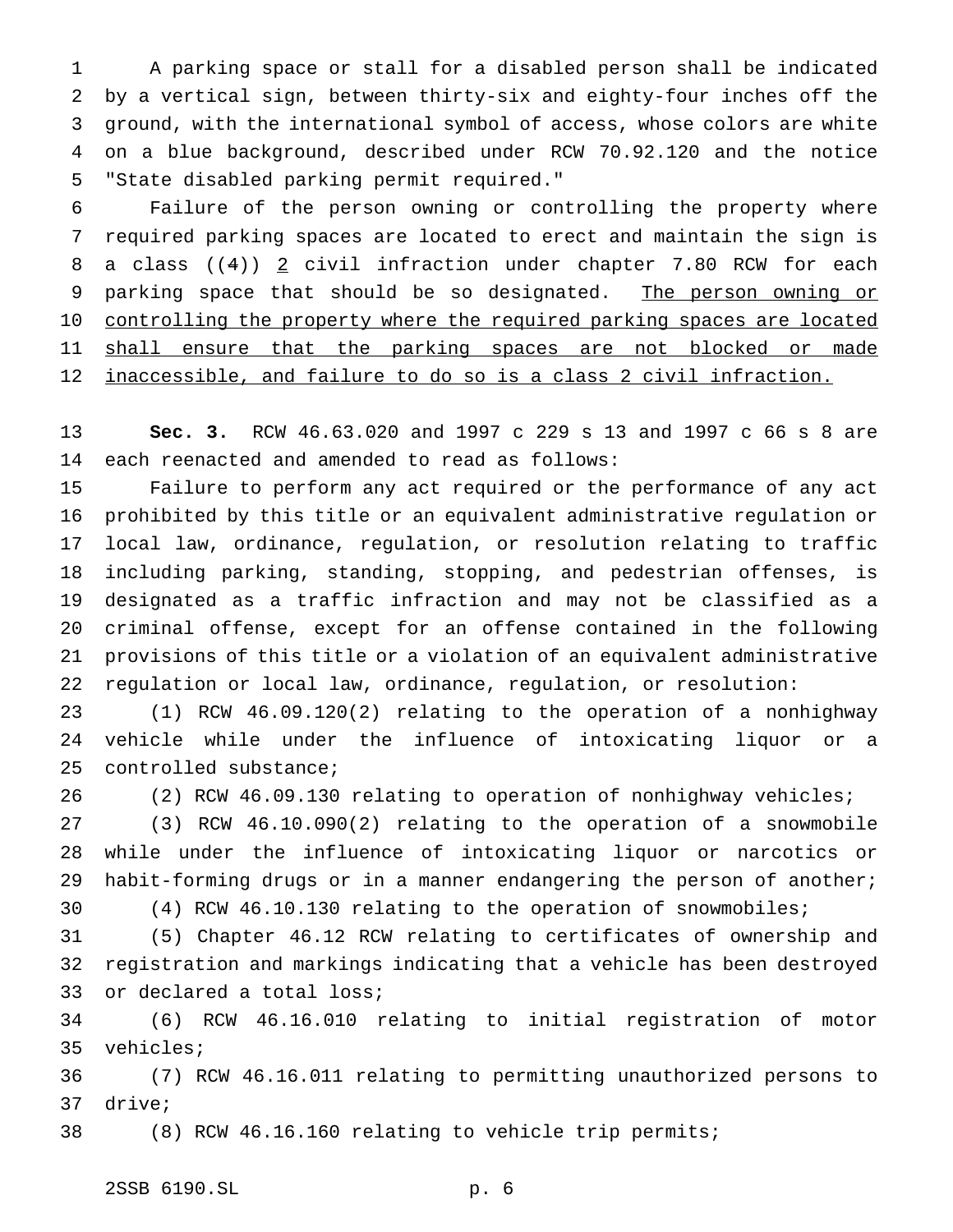1 (9) RCW 46.16.381  $((+6)$  or  $(9)$ )  $(2)$  relating to ((unauthorized use or acquisition of)) knowingly providing false information in 3 conjunction with an application for a special placard or license plate for disabled persons' parking; (10) RCW 46.20.005 relating to driving without a valid driver's license; (11) RCW 46.20.091 relating to false statements regarding a driver's license or instruction permit; (12) RCW 46.20.336 relating to the unlawful possession and use of a driver's license; (13) RCW 46.20.342 relating to driving with a suspended or revoked license or status; (14) RCW 46.20.410 relating to the violation of restrictions of an occupational driver's license; (15) RCW 46.20.420 relating to the operation of a motor vehicle with a suspended or revoked license; (16) RCW 46.20.740 relating to operation of a motor vehicle without an ignition interlock device in violation of a license notation that the device is required; (17) RCW 46.20.750 relating to assisting another person to start a vehicle equipped with an ignition interlock device; (18) RCW 46.25.170 relating to commercial driver's licenses; (19) Chapter 46.29 RCW relating to financial responsibility; (20) RCW 46.30.040 relating to providing false evidence of financial responsibility; (21) RCW 46.37.435 relating to wrongful installation of sunscreening material; (22) RCW 46.44.180 relating to operation of mobile home pilot vehicles; (23) RCW 46.48.175 relating to the transportation of dangerous articles; (24) RCW 46.52.010 relating to duty on striking an unattended car or other property; (25) RCW 46.52.020 relating to duty in case of injury to or death of a person or damage to an attended vehicle; (26) RCW 46.52.090 relating to reports by repairmen, storagemen, 37 and appraisers; (27) RCW 46.52.100 relating to driving under the influence of liquor or drugs;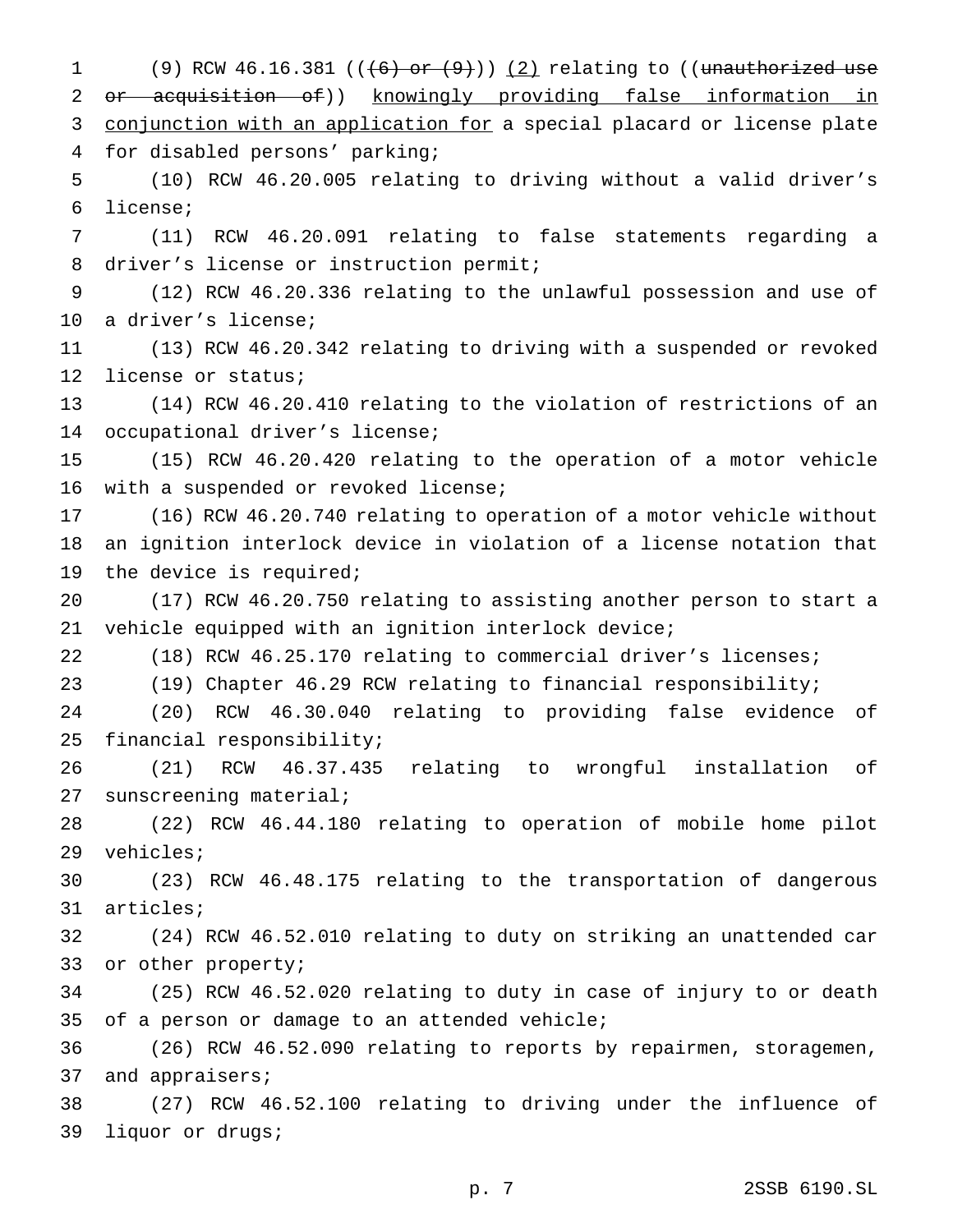(28) RCW 46.52.130 relating to confidentiality of the driving record to be furnished to an insurance company, an employer, and an alcohol/drug assessment or treatment agency; (29) RCW 46.55.020 relating to engaging in the activities of a registered tow truck operator without a registration certificate; (30) RCW 46.55.035 relating to prohibited practices by tow truck operators; (31) RCW 46.61.015 relating to obedience to police officers, 9 flagmen, or fire fighters; (32) RCW 46.61.020 relating to refusal to give information to or cooperate with an officer; (33) RCW 46.61.022 relating to failure to stop and give identification to an officer; (34) RCW 46.61.024 relating to attempting to elude pursuing police vehicles; (35) RCW 46.61.500 relating to reckless driving; (36) RCW 46.61.502 and 46.61.504 relating to persons under the influence of intoxicating liquor or drugs; (37) RCW 46.61.503 relating to a person under age twenty-one 20 driving a motor vehicle after consuming alcohol; (38) RCW 46.61.520 relating to vehicular homicide by motor vehicle; (39) RCW 46.61.522 relating to vehicular assault; (40) RCW 46.61.5249 relating to first degree negligent driving; (41) RCW 46.61.527(4) relating to reckless endangerment of roadway workers; (42) RCW 46.61.530 relating to racing of vehicles on highways; (43) RCW 46.61.685 relating to leaving children in an unattended 28 vehicle with the motor running; (44) RCW 46.64.010 relating to unlawful cancellation of or attempt to cancel a traffic citation; (45) RCW 46.64.048 relating to attempting, aiding, abetting, coercing, and committing crimes; (46) Chapter 46.65 RCW relating to habitual traffic offenders; (47) RCW 46.68.010 relating to false statements made to obtain a refund; (48) Chapter 46.70 RCW relating to unfair motor vehicle business practices, except where that chapter provides for the assessment of monetary penalties of a civil nature;